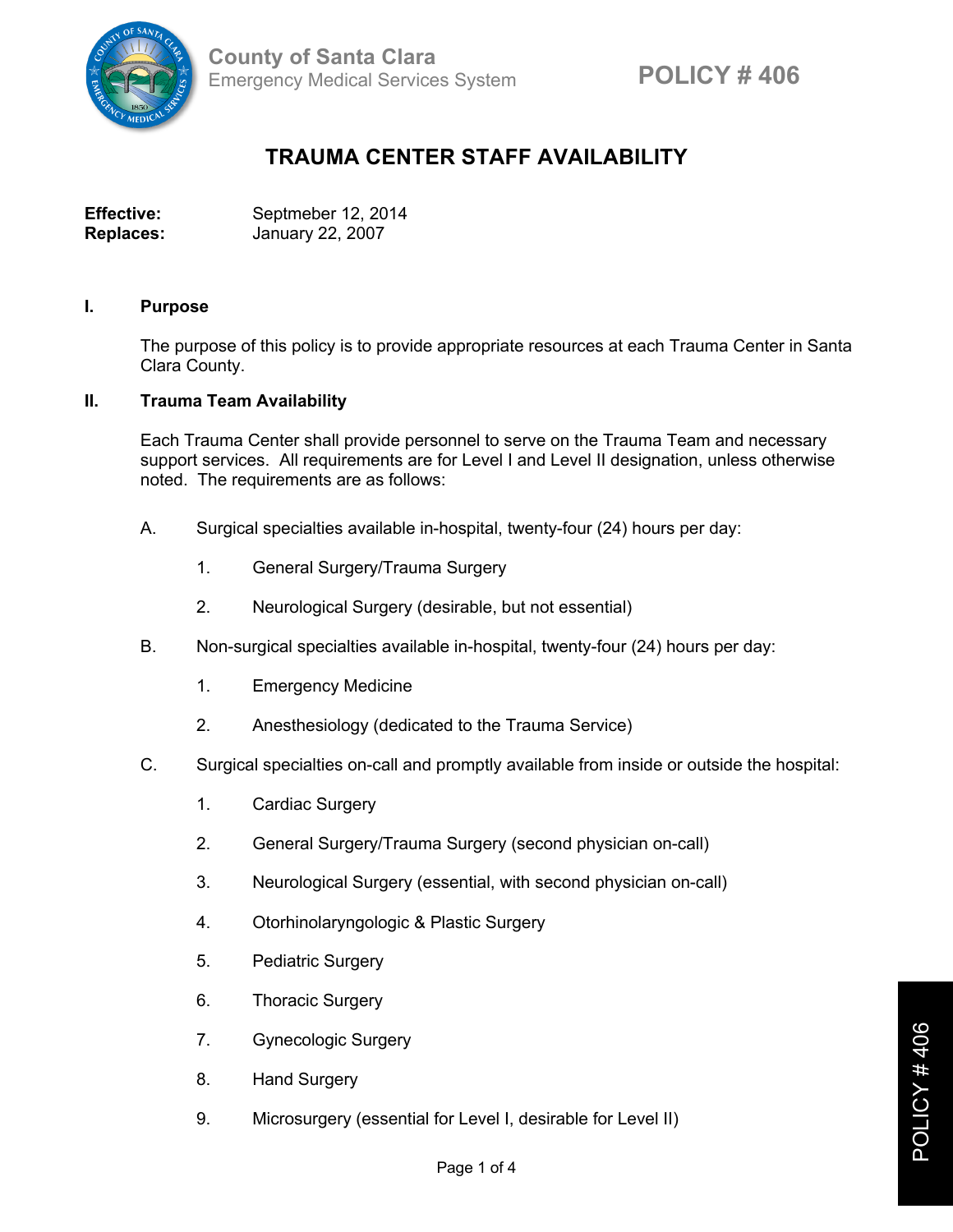

- 10. Ophthalmologic Surgery
- 11. Oral Surgery
- 12. Orthopedic Surgery
- 13. Maxillofacial Surgery (essential for Level I, desirable for Level II)
- 14. Urologic Surgery
- D. Non-surgical specialties available on-call and promptly available for inside or outside of the hospital.
	- 1. Emergency Medicine (second physician on-call)
	- 2. Cardiology
	- 3. Gastroenterology
	- 4. Hematology
	- 5. Infectious Disease (essential for Level I, desirable for Level II)
	- 6. Internal Medicine
	- 7. Nephrology
	- 8. Neuroradiology (desirable, not essential)
	- 9. Pathology
	- 10. Pediatrics
	- 11. Psychiatry (essential for Level I, desirable for Level II)
	- 12. Pulmonary Medicine
	- 13. Radiology

## **III. Support Services**

The following support services are required for both Level I and Level II designated trauma centers, in-hospital, twenty-four (24) hours per day, unless otherwise noted:

- A. Trauma Resuscitation Nurse.
- B. Intensive Care Unit: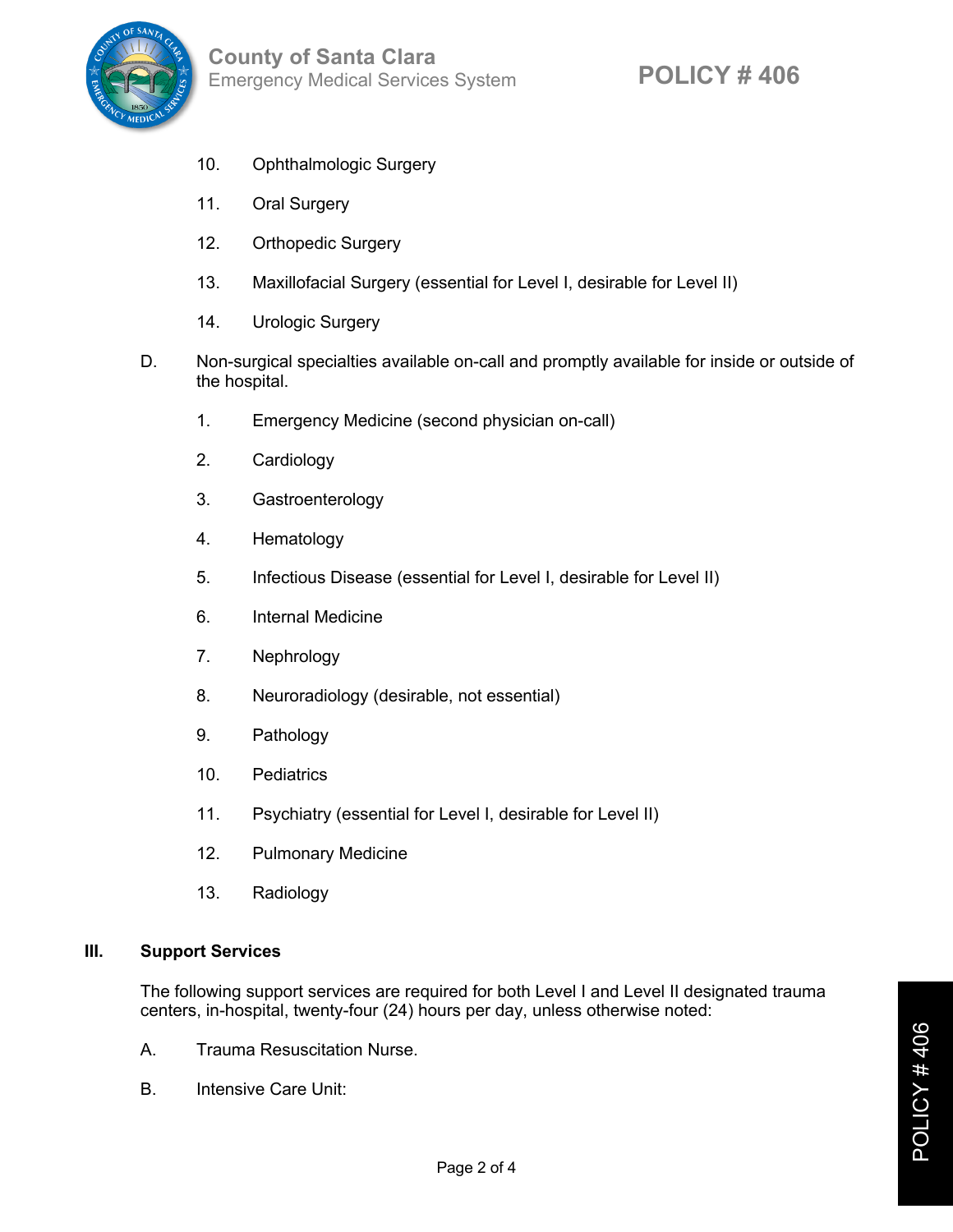

- 1. Physician
- 2. Intensive Care Unit Staff Nurses (minimum staffing ratio of one-to two (1:2) on each shift, twenty-four (24) hours per day)
- C. Operating Room:

Staff second operating room adequately staffed within thirty (30) minutes should the first operating room be occupied by a trauma patient.

- D. Post Anesthesia Recovery Room (PAR):
	- 1. Physician (usually the anesthesiologist)
	- 2. Nurse
- E. Laboratory Services:
	- 1. Technologist
	- 2. Capable to perform:
		- a. Standard analysis of blood, urine, and other body fluids
		- b. Blood typing and cross-matching
		- c. Coagulation studies
		- d. Comprehensive blood bank services (or access to a community central blood bank)
		- e. Blood gases and pH determination
		- f. Serum and urine osmolality
		- g. Microbiology
		- h. Drug and alcohol screening
- F. Radiology Services:
	- 1. Certified Radiology Technician
	- 2. Computerized Tomography Scan Technician
	- 3. Capabilities to perform: